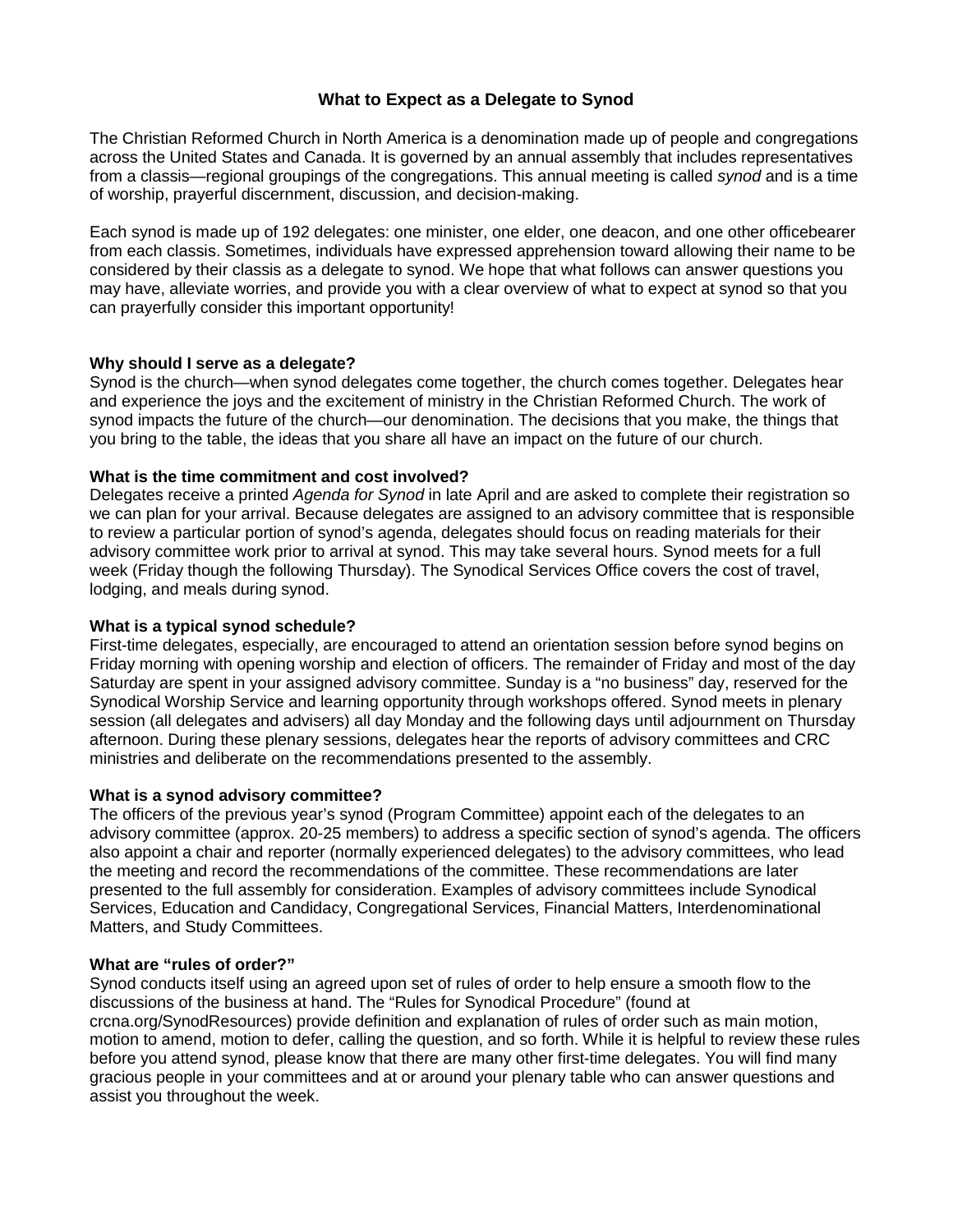## **Do I need to be computer savvy?**

Have no fear . . . our tech staff is near! Not only do we have well qualified staff to assist you well before your arrival at synod, we offer "loaner" devices during synod—you don't need to have your own device to be delegated to synod. Upon arrival, our IT staff will take the time to sit with you and teach you how to start up the device, save quick links for easy use, and ensure your comfort with the device before synod convenes. Every synod attendee participates in the "Synod Site" orientation, including practice voting and use of the speaker queue.

## **What if I am new on council or don't have a lot of experience attending classis meetings?**

If you have a love for the Christian Reformed Church and its ministry, you'll be in excellent company! Attending synod will further awaken your passion for the church. There is business to attend to during synod—addressed first within advisory committees (each delegate participates on a committee), then presented to the full body of synod for consideration and many times decision. Synod and its officers are guided by the "Rules for Synodical Procedure" (described above in "rules of order"), providing means for order in how it conducts its meetings. Your delegate orientation will provide explanation of the various rules prior to synod.

# **What is a typical "pre-synod" timeline?**

January – March

• During their winter meetings, classes appoint delegates to synod March 15

• Synod Credentials and Delegate Information forms due

April

- Initial email is sent from Synodical Services Office in early April
- Email sent regarding access to Synod Site by mid-April
- Program Committee meets mid-April to make assignments to the advisory committees
- Important synod information is posted to Synod Site mid-April for delegate action
	- o Review Program Committee Report (assignments of advisory committees)
	- o Plan travel (refer to Travel Guidelines before booking flights)
	- $\circ$  Complete delegate and adviser to synod registration form (due by mid-May)<br>  $\circ$  Submit nominations for synod officers
	- Submit nominations for synod officers
	- o Watch/listen to synod orientation series
- *Agenda for Synod* available mid-April
- Log-in to Synod Site by end of April

May

• Delegate and Advisor registration and nominations for synod officers due mid-May June

Synod convenes

# **What advice would former synod delegates give to first-time delegates?**

Don't be afraid to ask questions about what's going on. Synod is very procedural and runs by a specific set of rules, so if you're feeling confused, there's a 100% chance that someone else is also confused and is afraid to ask for clarification. Speak up for their sake! *John. M.*

~~~~~~~~~~~~~~~~~~~~~~~

Pray a lot!

The place to help shape what is done is in your committee meeting and those start on Day 1. Come prepared to offer.

It's a deliberative body, not a political contest. Come with an open mind, a listening ear, and an understanding heart.

At meal times, eat with strangers.

If you are reticent to offer an idea, just blurt it out. If you can't wait to share your idea, keep it to yourself. Rejoice with those who rejoice and mourn with those who mourn.